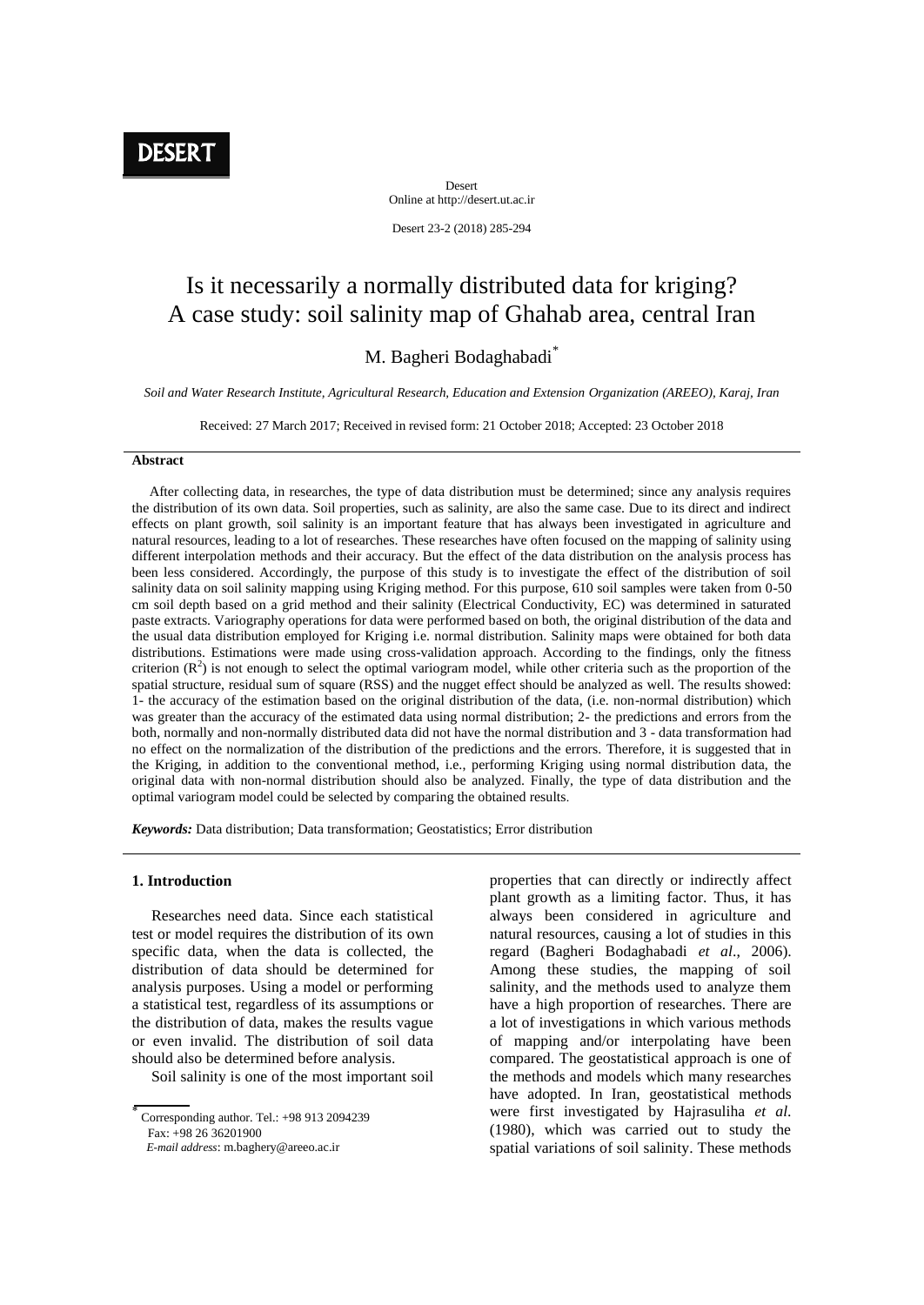have then continued in various fields such as soil salinity (for example: Javari, 2017; Farajnia and Yarahmadi, 2017; Shahabi *et al*., 2016; Emadi and Baghernejad, 2014; Hosseini *et al*., 2013). According to the researches, to prepare soil salinity map, a comparison between different methods is done and the accuracy of each method has been carried out and a method or model which has minimum evaluation criteria (such as root mean squared error (RMSE), absolute square error (ASE) and Etc.) has been selected as the optimal method and/or model. Usually, in all studies, normalizing data has traditionally been used to run kriging operations in dealing with non-normal distribution data (for example, Al-Kuisi *et al*., 2009; Khaksaran *et al*., 2013; Bazrafshan *et al*., 2017). A primary question, therefore, arises concerning how data distribution can affect the results of kriging when the data collection has a non-normal distribution and whether the normality of the data is a prerequisite for kriging. It is mentioned that "Kriging, has the best result when the data has a normal distribution" (Gorai and Kumar, 2013; Wu *et al*., 2006; Glacken and Snowden, 2001; Isaaks and Srivastava, 1989; Armstrong and Boufassa, 1988; Goovaerts, 1997). In other words, a normal distribution of data is useful only for the best results of kriging. On the other hand, the normal distribution of data is not required for kriging estimations (Negreiros *et al*., 2010), so in kriging, the normal distribution of data is not a basic condition, but an essential condition in the Kriging process "stationary assumption"(Webster and Oliver, 2001). The normal distribution of data, however, improves the stationary assumption of the data (Wu *et al*.,

2006). But this does not mean that the nonnormal distribution of the data violates their stationary condition. Therefore, it can be expected that kriging will predict the accurate results when the data is not normal. Thus, the aim of the present study is to investigate the effect of data distribution of soil salinity on the estimation of salinity using the ordinary kriging method and to compare the results of Kriging predictions in both, normal and non-normal distributions of salinity.

### **2. Materials and Methods**

#### *2.1. Study Area*

 The study area is located in the center of Iran, the east of Isfahan city, Isfahan province, between 32 $\degree$  30' to 32 $\degree$  45' N and 51 $\degree$  40' to 51 $\degree$ 59' E, with an area of about 238000 hectares (Fig. 1). The climate is arid and the soil moisture and temperature regimes are Aridic and Thermic, respectively. The soils of the region originate mainly from the sediments of the Zayandehrood River and are deposited on different terraces. According to USDA Soil Taxonomy (2014), soils in the study area can be classified as Fluventic Haplocambids, Fluventic Aquicambids, Typic Calcigypsids, Typic Haplocalcids, and Typic Torriorthenrs subgroups. 610 soil samples were collected at the distance of 450 to 1000 m and taken at depths of 0 to 50 cm based on a grid method (Fig. 1). The air drying samples were passed from the 2 mm sieve and then salinity or electrical conductivity (EC) was determined in the saturated paste extract.



Fig. 1. Study area and locations of sampling points

## *2.2. Kriging and Variography*

 The Kriging technique is a basic geostatistical approach that provides the best linear unbiased estimation (BLUE) for spatially dependent variables. The Kriging technique weights the surrounding measured values to derive a prediction for an unmeasured location.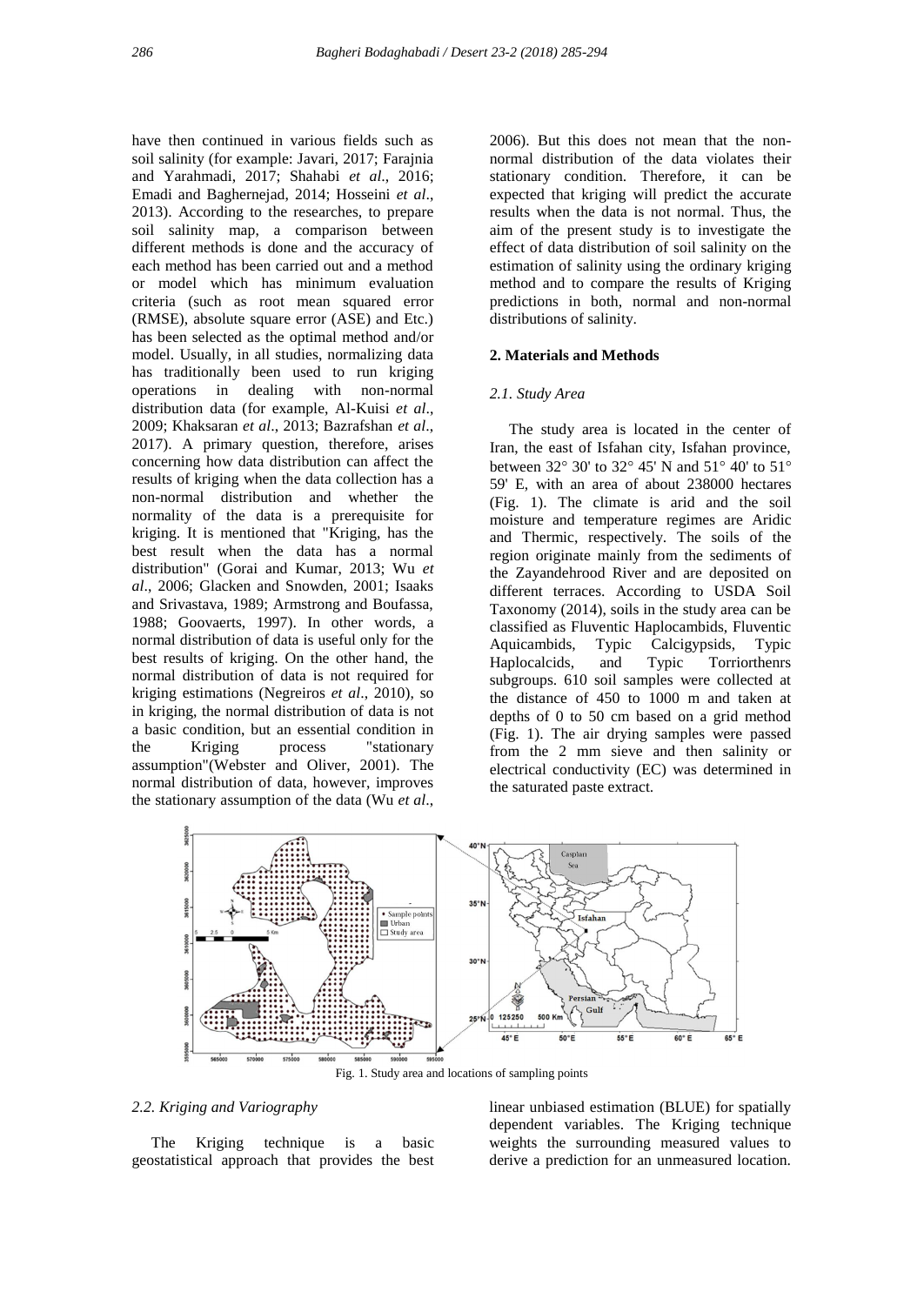The general formula for this interpolators is formed as a weighted sum of the data (Oliver, 2010)

$$
\hat{Z}(s_0) = \sum_{i=1}^{N} \lambda_i Z(s_i)
$$
\n(1)

where:

 $Z(s)$  = the measured value at the ith location;  $\lambda i$  = a weight obtained from the ordinary kriging system; On the other hand λi is a weight for the measured value at the ith location;  $S0$  = the prediction location; and

 $N =$  the number of measured values.

 λi is calculated using spatial variability models (variograms). Spatial variability is often modeled as a function of distance between sample locations called semi-variogram  $(γ)$ which was originally defined by Matheron (1969). Locations that are closer to each other are often more similar than locations that are farther apart, and are thus more highly correlated. Semi-variogram  $(\gamma)$  is defined as:

$$
\gamma(h) = \frac{1}{2|N(h)|} \sum_{N(h)} (z_i - z_j)^2
$$
 (2)

where:

γ(h) is semi-variogram;

N(h) is the number of pairs separated by a lag (h) between i and j;

 $|N(h)|$  is the number of distinct pairs in  $N(h)$ , and zi and zj are data values at locations i and j, respectively.

 Semi-variograms or variograms are defined through three particularly important parameters (Fig. 2):

- 1- The nugget: It represents micro-scale variation or local variance component and is the estimate of the variance at distance (h) equal to 0.
- 2- The sill (threshold): It shows the variance of the random field or total variance; and
- 3- The range (length): It is the distance at which data is no longer auto-correlated



Fig. 1. Parameters of a variogram and/or a semi-variogram

### *2.3. Statistical calculations*

 Descriptive statistics including minimum and maximum, mean, skewness, kurtosis and standard deviation of salinity variable or EC were calculated using SPSS software version 22. The spatial structure of EC was analyzed using the variogram function in GS+ 9 software. The ordinary kriging operation was performed in ArcGIS version 10.4.1. All calculations and operations were performed for two data distribution modes, namely, the main distribution of data (abnormal distribution) and normal distribution. The goodness of fit for the

variogram models was evaluated by the spatial structure contribution criteria, the residual sum of square (RSS) coefficient of determination  $(R<sup>2</sup>)$ . The cross valid method was employed for analysis of estimations using mean error (ME), square The Root Mean Square Error (RMSE), the Root Mean Square Standardized (RMSS) and the Absolut Square Error (ASE) (Ding Yu, 2014, Li *et al*. 2015). The stronger the spatial structure, the smaller RSS, and the larger  $R^2$ represent better variogram model (Robinson and Metternicht, 2006). To evaluate the estimates, the smaller the criteria is, the better and the more accurate the estimates.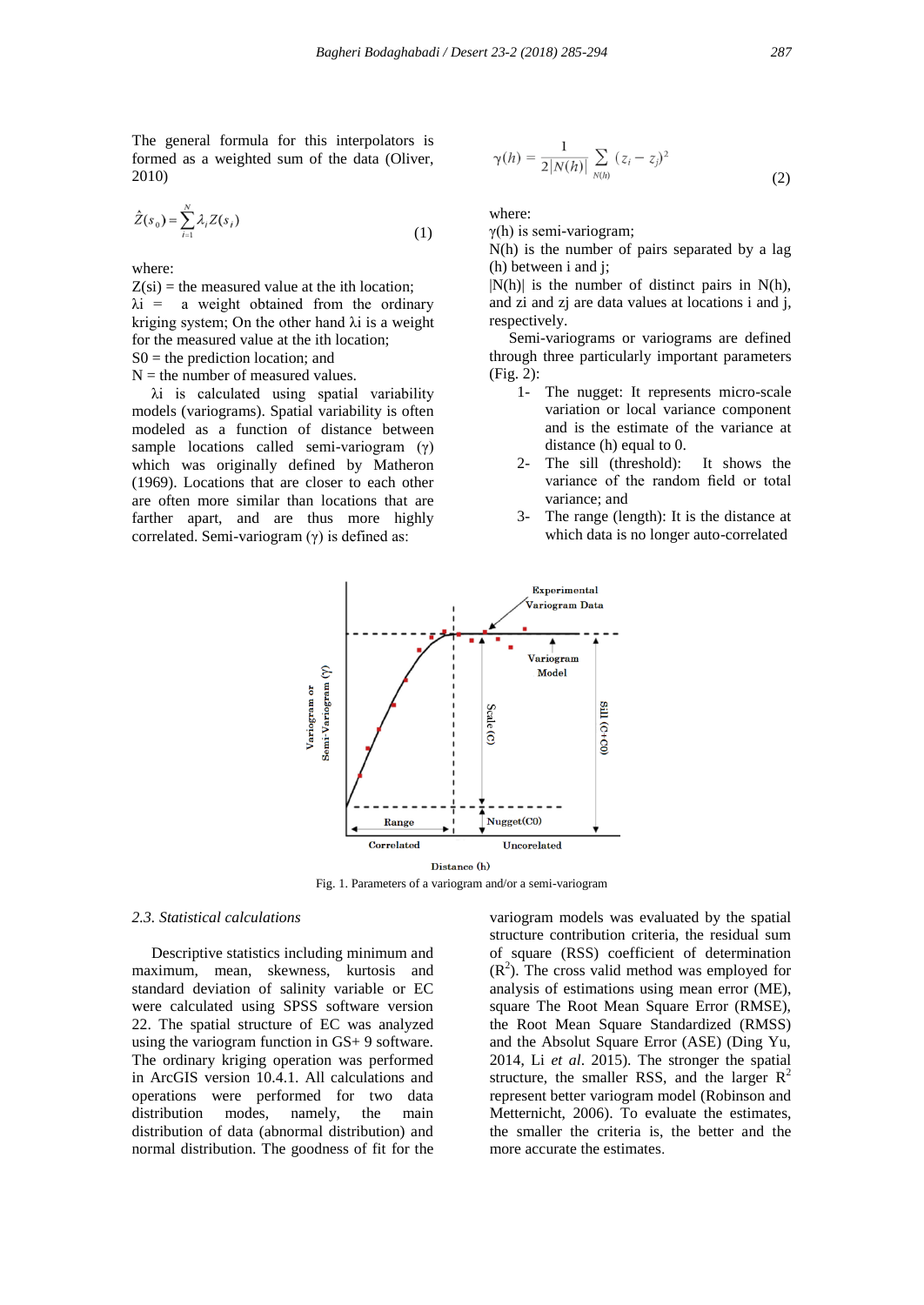## **3. Results and Discussion**

 Table 1 shows the descriptive statistics of salinity data for the two non-normal and normal distributions of salinity data. As it can be seen, the range of salinity changes in the soils of the study area is very high and is about 87.23 dS/m. Therefore, the limitation of the salinity in the area changes from no limitation to very severe limitation. Figure 3 shows the cumulative graph of salinity values. According to the results, 25, 50 and 75 percent of the data have salinity less than 1.50, 2.74 and 5.76 dS/m, respectively. It is

worth noting that although about 64% of the data has a salinity of less than 4 dS/m (see Fig. 3), classified to class S0 or without salinity limitation (EC<4.00 dS/m), but due to the high amounts of salinity for some of the samples, the average salinity of the soils is about 4.93 dS/m classified in the class S1 or low salinity limitation class  $(8 > EC > 4 dS m^{-1})$ . The standard deviation of 7.7 and the variance of about 59.1 also indicate a strong variability of salinity values. High values of skewness (5.85) and kurtosis (44.71) demonstrate non-normal distribution of salinity data, as well.

|--|

| Kurtosis |        | Skewness |       | Variance | Std. Dev. | Mean    |       | Max.  | Min.     | Range | Data         |
|----------|--------|----------|-------|----------|-----------|---------|-------|-------|----------|-------|--------------|
| Std.Er.  | Stat.  | Std.Er.  | Stat. | Stat.    | Stat.     | Std.Er. | Stat. | Stat. | Stat.    | Stat. | Distribution |
| 0.198    | 44.704 | 0.099    | 5.850 | 59.132   | 7.690     | 0.311   | 4.932 | 87.40 | 0.17     | 87.23 | Non-Normal   |
| 0.198    | 0.400  | 0.099    | 0.202 | 0.180    | 0.424     | 0.017   | 0.466 | .942  | $-0.773$ | 2.715 | Normal       |



Fig. 3. Cumulative distribution of salinity values

In order to better understand the distribution of the data, histogram charts and Q-Q (quantilequantile) plots were plotted. A Q–Q plot is a probability plot, which is a graphical method for comparing two probability distributions by plotting their quantiles against each other. So, it's worth noting that normal Q-Q plots can be used to check whether data is normal or not. A normal Q–Q plot compares randomly generated, independent standard normal data on the vertical axis to a standard normal population on the horizontal axis. The linearity of the points suggests that the data is normally distributed. However, the closer the data is to this line, it indicates that the distribution of the data is close to the normal distribution. Figure 4a shows the frequency of the data. Regarding this figure, it can be seen that the distribution of the data is highly skewed to the right (positive skew). As shown in the Q-Q diagram (Fig. 5a), the data points are very contradictory to the normal standard line.In other words, such data cannot have normal distribution. This data distribution that has a strong skewness to the right (positive skew) typically represents a logarithmic distribution. The data that has a logarithmic distribution, a logarithm transformation usually transforms them to a normal distribution.

 The descriptive statistics of log-transformed data of EC are presented in Table 1. As it can be seen, the values of skewness and kurtosis have changed from 5.85 to 4.70 for the raw (nonnormal) data to 0.202 and 0.400, respectively. Therefore, it is probable a normally distributed data of log-transformed data. This is also obvious with the data histogram in Fig. 4b. As the histogram shows, using a logarithmic transformation of salinity data, the data is closely related to a normal distribution. The Q-Q plot (Fig. 5B) also shows the normality of the transformed data, since the data is placed on the normal reference line as well.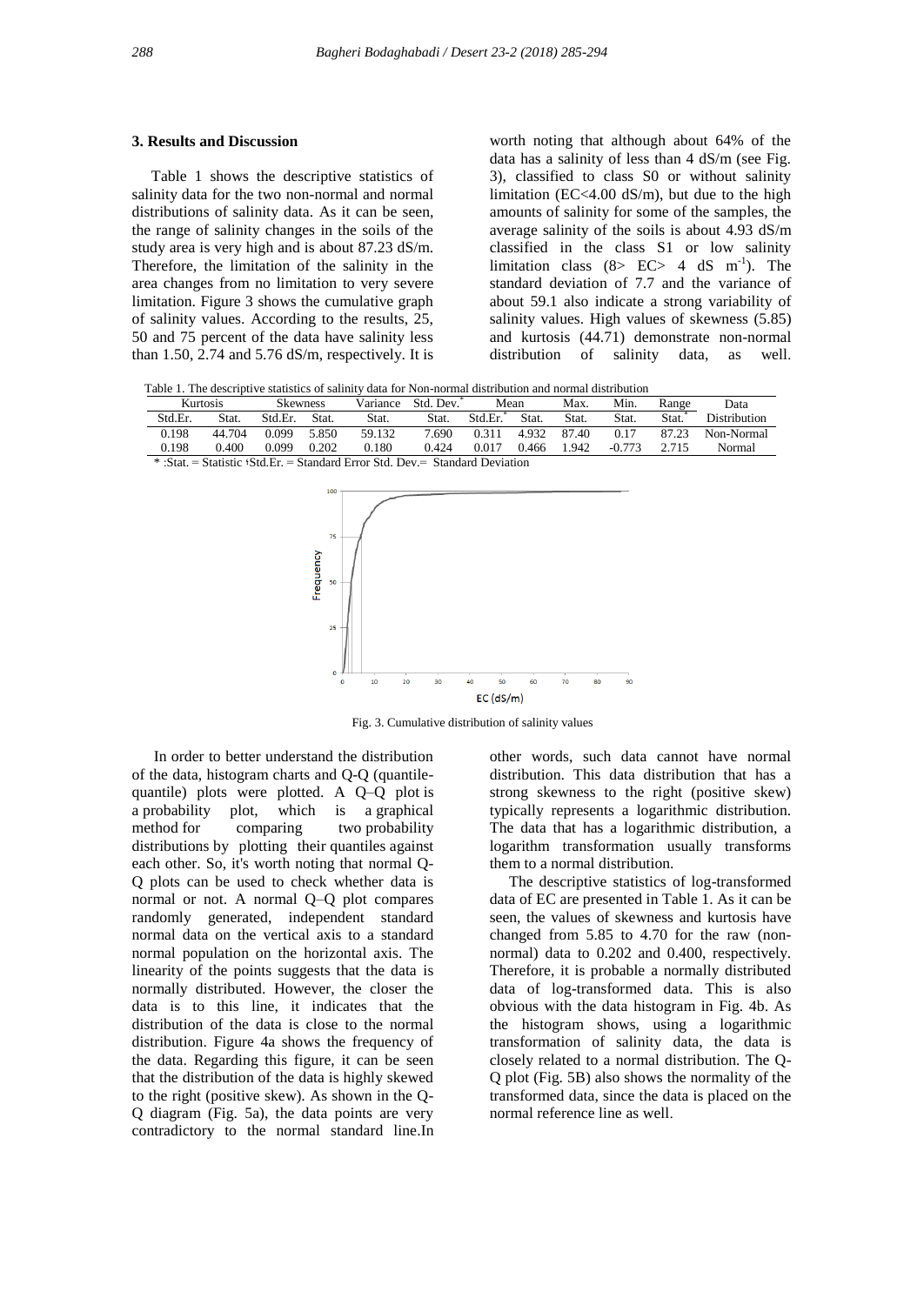



Fig. 5. Q-Q Plot of the data in non-normal distribution (left) and normal distribution (right)

In addition to the abovementioned, in which non-normal distribution of the original data and normal distribution of the log-transformed one were shown, the normality test was done using Kolmogorov-Smirnov test. In the normality test, the null hypothesis assumes the data distribution is normal. Therefore, if the significance level (pvalue) of the statistic is greater than 0.05, then the null hypothesis cannot be rejected, indicating the data distribution is normal. The

results of the normality test are presented in Table 2. As it can be seen, the p-value of the test for the original and transformed data is 0.000 and 0. 200 respectively, indicating the original data is not normally distributed, but the log-transformed data has a normal distribution. Since, this data is normally distributed using a logarithmic transformation, the distribution of the raw or original data is a logarithmic distribution.

| Table 2. Normality test of salinity data for non-normal distribution and normal distribution |                    |  |  |  |  |  |  |  |
|----------------------------------------------------------------------------------------------|--------------------|--|--|--|--|--|--|--|
|                                                                                              | Kolmogorov-Smirnov |  |  |  |  |  |  |  |

|                                                    | <b>IVOIHIO COLO V-OTHILIO V</b> |     |          |  |  |  |  |  |
|----------------------------------------------------|---------------------------------|-----|----------|--|--|--|--|--|
| Data                                               | <b>Statistic</b>                | No. | Sig      |  |  |  |  |  |
| EC50                                               | 0.268                           | 610 | 0.000    |  |  |  |  |  |
| LogEC50                                            | 0.031                           | 610 | $0.200*$ |  |  |  |  |  |
| *: This is a lower bound of the true significance. |                                 |     |          |  |  |  |  |  |

In this study, three models used in most researches namely spherical, exponential and Gaussian models were employed in kriging operations and their results were compared for non-normal distribution and normal distribution of data. Parameter values for variograms and the employed models are presented in Table 3. In optimal mode and theoretically, the nugget effect (C0) should be zero, but in reality it is less because of some errors in measurements and stochastic process. So, the more C0 is for a smaller model, the better it is. Because considering C0 alone can be misleading, typically the proportions of spatial structure of the data, i.e. the ratio of the scale (C) to the sill  $(C + CO)$ , is used. The closer it is to one, the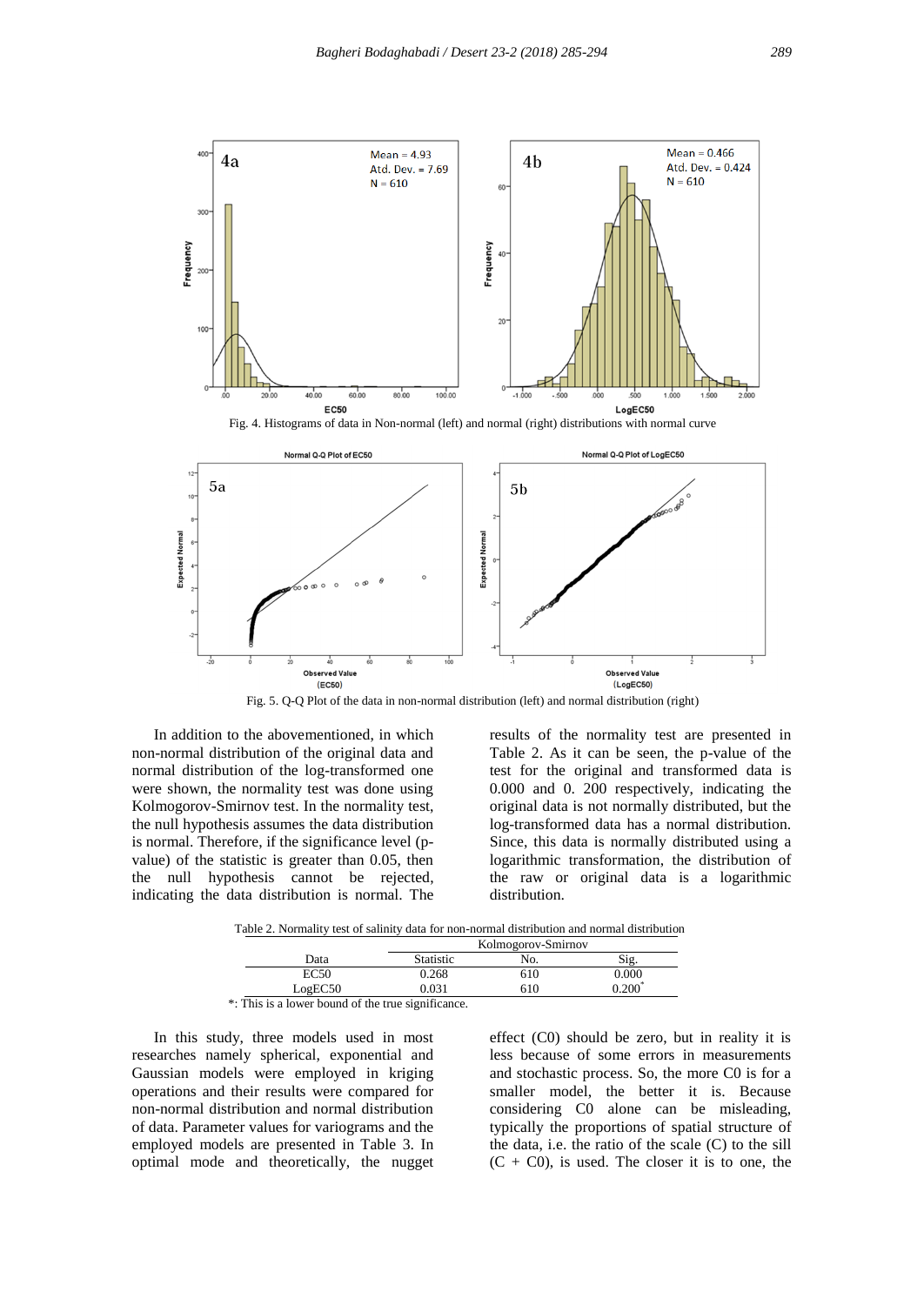stronger is the spatial structure of the data in that model. The values, greater than 0.75, 0.25 to 0.75 and less than 0.25, respectively, indicate a strong, moderate, and weak spatial structure (Cambardella *et al*., 1994; Wang *et al*., 2009, Hu *et al*. ., 2014). Based on the findings, the exponential model in both data distributions has a strong spatial structure, although in nonnormal distribution, the spatial structure contribution is equal to 0.998 and in the normal distribution it is equal to 0.778, which represents a stronger spatial structure in nonnormal conditions. Spherical and Gaussian models in both data distributions have an average spatial structure, although it is stronger for the spherical model than Gaussian. Also, the

RSS and R2 values for the exponential model in both non-normal distribution and normal distribution are greater than these values for the other two models (Table 3). These values also indicate that the exponential model is more appropriate than the other two models. Figure 6 shows the semi-variograms of the exponential model for non-Normal distribution (6a) and normal distribution (6b). Moreover, kriging operations were used for the both, normal distribution and non-normal distribution, in all three spherical, exponential and gaussian models, and the criteria for evaluating the estimates or the estimation error values were obtained (Table 3).

Table 3. Parameters related to variograms of models and evaluation criteria for estimates

| <b>Prediction Errors</b> |             |             |         |       | <b>Model Parameters</b> |                          |              |              |        |       | Data                |             |
|--------------------------|-------------|-------------|---------|-------|-------------------------|--------------------------|--------------|--------------|--------|-------|---------------------|-------------|
| ASE                      | <b>RMSS</b> | <b>RMSE</b> | ME      | $R^2$ | <b>RSS</b>              | Effective<br>Range $(m)$ | Range<br>(m) | $C/C+$<br>C0 | $C+C0$ | C0    | <b>Distribution</b> | Model       |
| 5.44                     | l.15        | 6.28        | $-0.07$ | 0.804 | 261                     | 4770                     | 4770         | 0.653        | 52.81  | 18.3  | Non-Normal          | Sperical    |
| 6.63                     | 1.14        | 6.54        | $-0.34$ | 0.916 | 0.002                   | 6660                     | 6660         | 0.646        | 0.17   | 0.062 | Normal              |             |
| 5.34                     | .16         | 6.27        | $-0.03$ | 0.859 | 268                     | 3990                     | 1330         | 0.989        | 53.06  | 0.6   | Non-Normal          |             |
| 5.65                     | .17         | 6.28        | $-0.23$ | 0.943 | 0.001                   | 7740                     | 2580         | 0.778        | 0.18   | 0.04  | Normal              | Exponential |
| 6.56                     | 0.96        | 6.32        | $-0.1$  | 0.478 | 902                     | 14601                    | 8430         | 0.500        | 71.41  | 35.7  | Non-Normal          |             |
| 7.21                     | .21         | 6.78        | 0.56    | 0.896 | 0.002                   | 5438                     | 3140         | 0.529        | 0.17   | 0.08  | Normal              | Gaussian    |



Fig. 6. The semi-variogram of data in non-normal distribution (left) and normal distribution (right) for exponential model

 The goodness of fitting a mathematical or theoretical model with the experimental model (points) is indicated by the coefficient of determination of R2. As R2s in Table 3 show, for the normally distributed data, the value of R2 is greater than the non-normally distributed data. This indicates that the experimental distribution for the normally distributed data is more consistent with theoretical or mathematical models (spherical, exponential, and Gaussian). For example, as shown in Fig. 6, the exponential model for normally distributed data has a better fit than the non-normally distributed one (original data). The value of R2 for normal and non-normal distribution for the exponential model is 0.943 and 0.859 respectively (Table 3). However, although the normally distributed data has a greater R2 than

non-normally distributed data, the estimates from the exponential model for normally distributed data are not only less accurate, but also more error-prone. For example, nonnormally distributed data has an  $ME = -0.03$ , but it has been increased to -0.23 (absolute value) in normally distributed data, indicating more error in estimations. This result is also supported by other criteria, RMSS, RMSE and ASE. Therefore, it is not possible to ensure that estimates are better using R2 alone, since this coefficient is the only criterion for optimizing the fitting of the model to empirical data and not a criterion for better estimates. Given that the estimates of spherical and gaussian models have more errors in the normal distribution than in the non-normal one, it can be concluded that for salinity variables in the study area, the raw or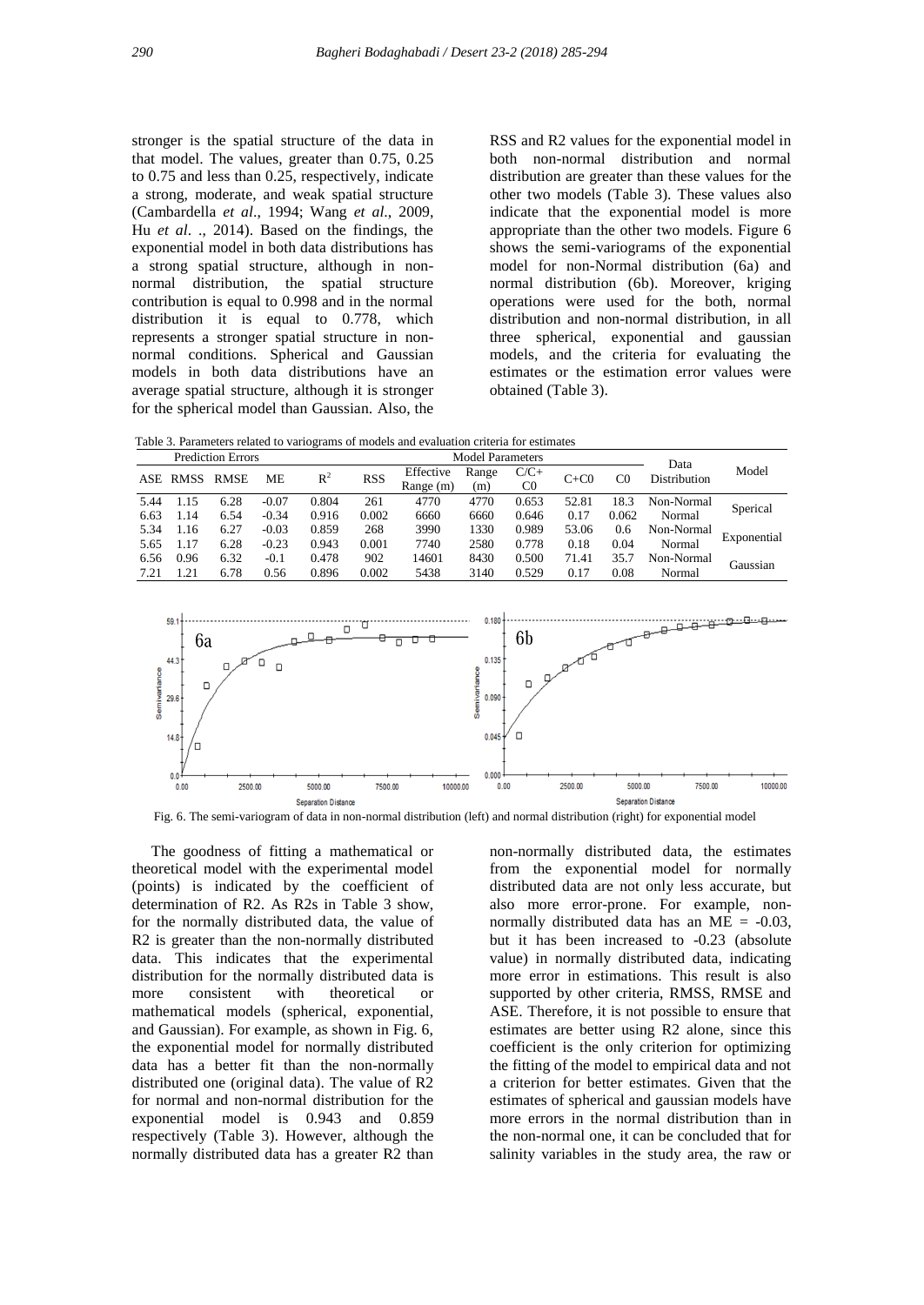original data although not normally distributed, presents better estimates rather than the normally distributed data. Therefore, the choice of whether to use the original data with any distribution in a research, or to transform it into a specific distribution such as normal distribution, can also depend on the research purpose. For example, in the current research, the accuracy of estimates has been considered only, and in all models the non-normal distribution data has better results. However, if the purpose of the study is to obtain an error map or the confidence interval of each estimate, the data that is normally distributed may be used, although its estimates are less accurate. In the present study, given that there is an incremental error in all estimation criteria, it can be said that the estimation of the data obtained from the normal distribution data has less accuracy than the original data which has a nonnormal distribution.

To determine the effect of data transformation on the predictions, errors and their distributions, the histogram and Q-Q plot were drawn, as shown in Figures 7 and 8, respectively. As it can be seen, both, predictions and errors from the both sets of data (i.e., normally and non-normally distributed data) do not have normal distribution. In other words, data transformation has no effect on the normalization of the distribution of the predictions and the errors. On the other hand, the mean of estimates in the original and the transformed data are 4.92 and 3.64 respectively and, as mentioned before, the mean of salinity in the region is 4.93 (Table 1). It is worth noting that any type of data transformation and backtransformation usually causes errors, especially when nonlinear transformations such as logarithmic transformations occur. For example, the mean of the values of 10, 100 and 1000 is 370. But the mean of the logarithm of these values is 2, and if it is back-transformed, the mean will be equal to 100. Therefore, the mean of data has been changed 270 units only by a transformations and a back-transformation.



Fig. 7. Histograms (top) and Q-Q plots (down) of predictions of Kriging in non-normal distribution (7a-1 and 7a-2) and normal distribution (7b-1 and 7b-2) for exponential model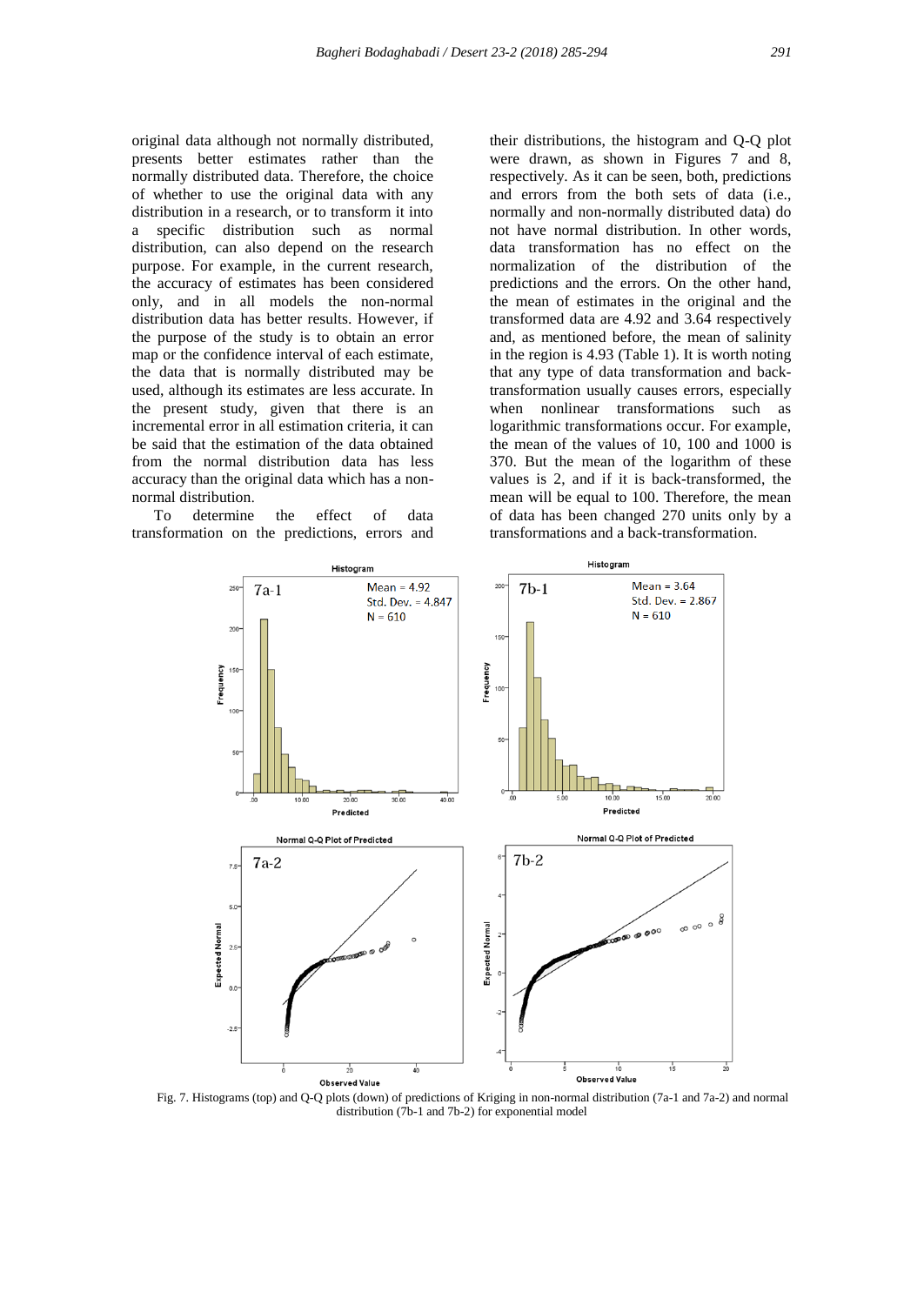

Fig. 8. Histograms (top) and Q-Q plots (down) of errors of Kriging in non-normal distribution (8a-1 and 8a-2) and normal distribution (8b-1 and 8b-2) for exponential model

Figure 9 shows the obtained soil salinity maps for the exponential model for the both, normal distribution and non-normal (logarithmic) distributions. As it can be seen, the overall trend of salinity changes is almost the same in both maps, but in the created map using logarithmic or non-normal distribution data, areas with high salinity (EC> 32 dS  $m^{-1}$ ) are better mapped in the south of the study area, which is more coherent with the reality of the region. These areas are mapped to the high salinity class (EC of 16 to  $32 \text{ dS m}^{-1}$ ) using the normal distribution data which is not coherent with the reality of the region. These findings are in line with the error estimation criteria (Table 3), indicating better accuracy of estimates for non-normally distributed data. It is worth noting that the soil in this area is classified in the great group of Fluventic Aquicambid, illustrating the high level of groundwater. Since the soil texture of this area is clay (clay content is more than 55%), the capillary action is strong. Thus, the salts from the groundwater are raised by capillarity to the surface of the soil. Dayani *et al*. (2013) have also expressed such a process

for salinization of soils in the western regions of the Karun River. At the end, it is necessary to note that, as the effect of the distribution of data on the kriging operation is less considered, in order to generalize these results to other regions or variables, more research is needed.

## **4. Conclusion**

 In the Kriging operation, the basic condition for the truth is the stationary assumption. Normalizing the distribution of data can only improve the conditions for the stationary assumption. Therefore, the normal distribution of data is not a necessary condition for the kriging technique. According to the findings of this study, the optimum semi-variogram model for salinity variable was an exponential model with the original non-normally distributed data, although in terms of the goodness of fit,  $R^2$ , another exponential model with normally distributed data seemed to be a better model. According to the results obtained from the estimates, it was found that in the study area for the salinity variable, the accuracy of the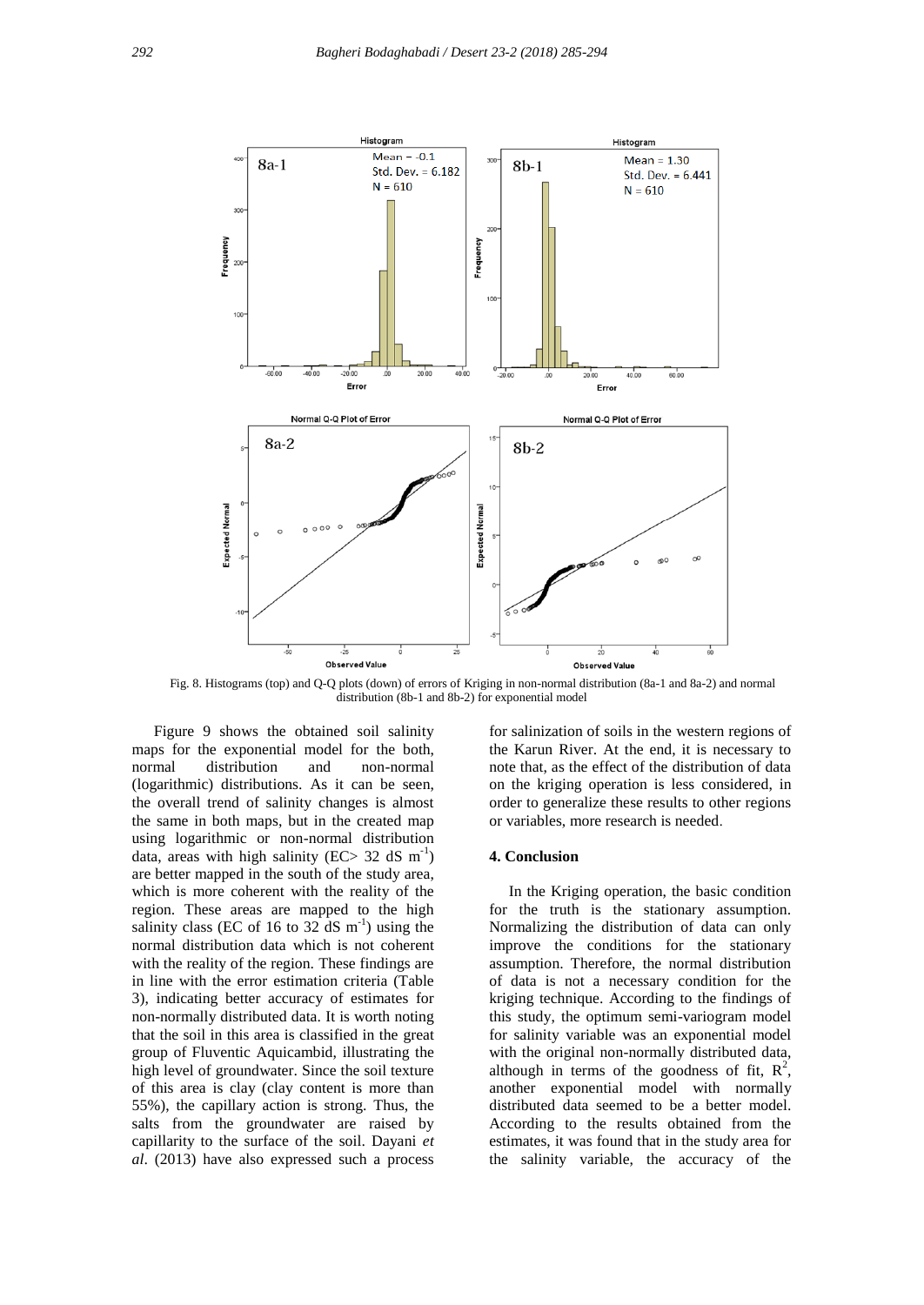estimates for the original non-normally distributed data was higher than those with normally distributed data. Therefore, if the purpose of the research is to predict a better estimation with higher accuracy, then the original data, although its distribution is not normal, can be used and it is not necessary to normalize the distribution of data. Also, the predictions and errors from both, normally and non-normally distributed data did not have the normal distribution Therefore data transformation had no effect on the

normalization of the distribution of the predictions and errors. Of course this issue/finding may not always be true given the place and type of the variable. Therefore, in the kriging technique, in addition to the conventional method, i.e. performing this technique on normally distributed data, it is suggested that the original data (with their distribution not being normalized) be investigated. Finally, the optimal distribution and appropriate model should be selected using a comparison of the obtained results.



Fig. 9. Soil salinity map with non-normal distribution (left) and normal distribution (right) for exponential model

## **Appreciation**

 This research has been carried out as part of the data on the national digitalization plan of soil data, at the Soil and Water Research Institute to which goes a million thanks for making this research possible.

#### **References**

- Al-Kuisi M., M. Al-Qinna, A. Margane, T. Aljazzar, 2009. Spatial assessment of salinity and nitrate pollution in Amman Zarqa Basin: a case study. Environmental Earth Science, 59; 117–129.
- Armstrong, M., A. Boufassa, 1988. Comparing the robustness of ordinary kriging and lognormal kriging: Outlier resistance. Mathematical Geology, 20; 447– 457.
- Bagheri Bodaghabadi, M., A. Amini fasakhodi, I. Esfandiarpoor, 2006. Soil salinity classification for landscape management by using AHP and geostatistical methods (in Kish Island). Journal of Science of Isfahan University, 22; 101-116.
- Bazrafshan O., M. Moradi, B. Farokhzadeh, 2017. Evaluation of Interpolation Techniques for the Salinity of Groundwater in Wet and Dry Seasons (Case Study: Minab Plain, South Coast of Iran). Journal of Hydrosciences and Environment, 1, 62 – 69.
- Cambardella, C.A., T.B. Moorman, J.M. Nowak, T.B. Parkin, D.L. Karlen, R.F. Turco, A.E. Konopka. 1994. Field-scale variability of soil properties in central Iowa soils. Soil Science Society American Journal. 58; 1501-1511.
- Dayani, M., S. Jafari, B. Khalilmoghadam, 2013. Saline and Sodic mapping using Geostatistics Theory (A case study in western Karoon river land of Khozestan). Watershed Management Research (Pajouhesh & Sazandegi) 94; 86-95.
- Ding, J., D. Yu, 2014, Monitoring and evaluating spatial variability of soil salinity in dry and wet seasons in the Werigan–Kuqa Oasis, China, using remote sensing and electromagnetic induction instruments, Geoderma (235–236); 316-322.
- Eldeiry, A. A., L. A. García. 2011. Using deterministic and geostatistical techniques to estimate soil salinity at the sub-basin scale and the field scale. 31th Annual Hydrology Days, 21-23 March, USA.
- Emadi, M., M. Baghernejad, 2014. Comparison of spatial interpolation techniques for mapping soil pH and salinity in agricultural coastal areas, northern Iran, Archives of Agronomy and Soil Science, 60; 1315- 1327.
- Glacken I.M., D.V. Snowden, 2001. Mineral Resource Estimation, in Mineral Resource and Ore Reserve Estimation – The AusIMM Guide to Good Practice (Ed: A C Edwards). The Australasian Institute of Mining and Metallurgy: Melbourne.
- Goovaerts, P., 1997. Geostatistics for natural recources evaluation. Geostatistics for natural resources